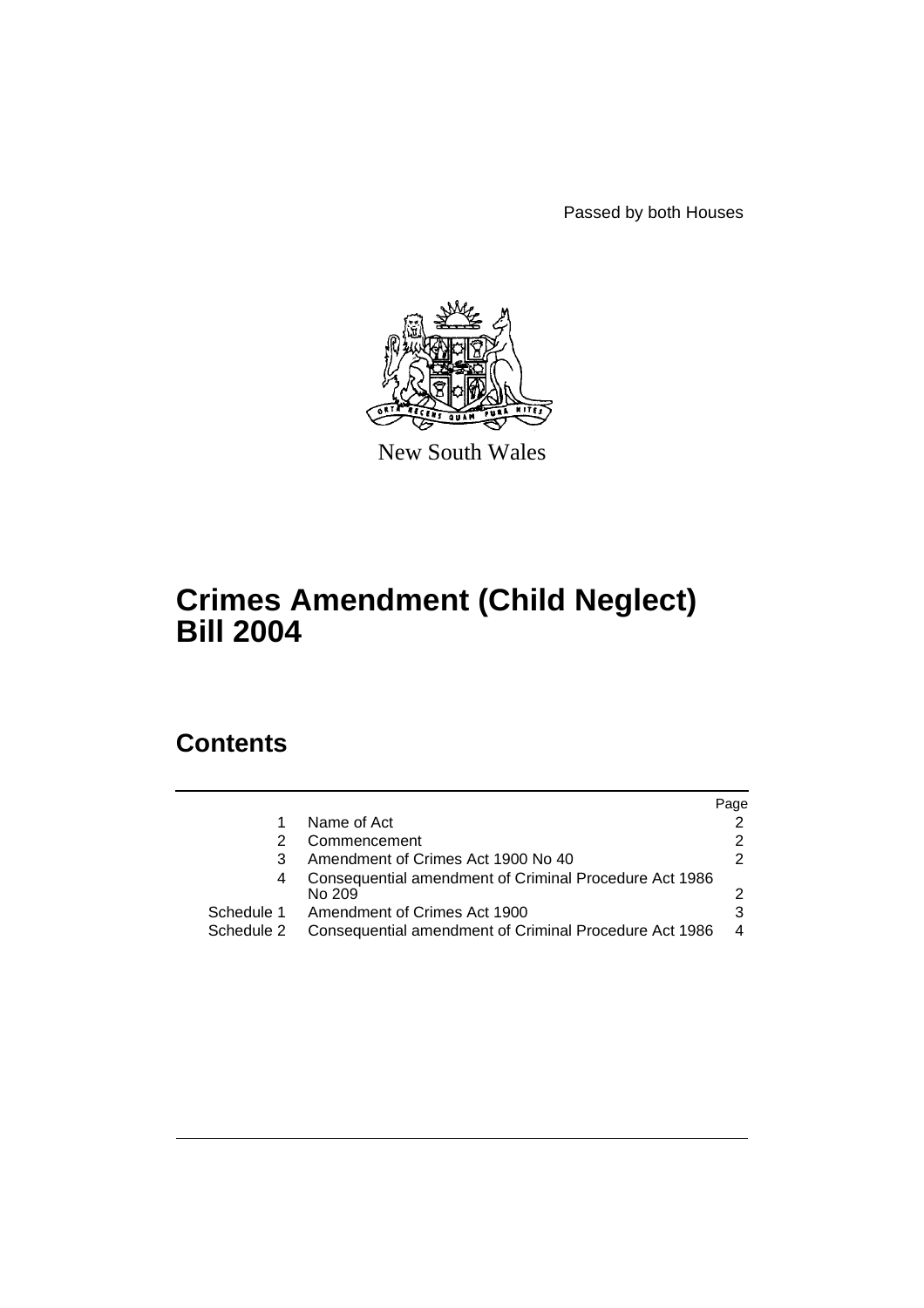*I certify that this PUBLIC BILL, which originated in the LEGISLATIVE COUNCIL, has finally passed the LEGISLATIVE COUNCIL and the LEGISLATIVE ASSEMBLY of NEW SOUTH WALES.*

*Legislative Council 2004* *Clerk of the Parliaments*



New South Wales

# **Crimes Amendment (Child Neglect) Bill 2004**

Act No , 2004

An Act to amend the *Crimes Act 1900* with respect to child neglect offences; and to make a consequential amendment to the *Criminal Procedure Act 1986*.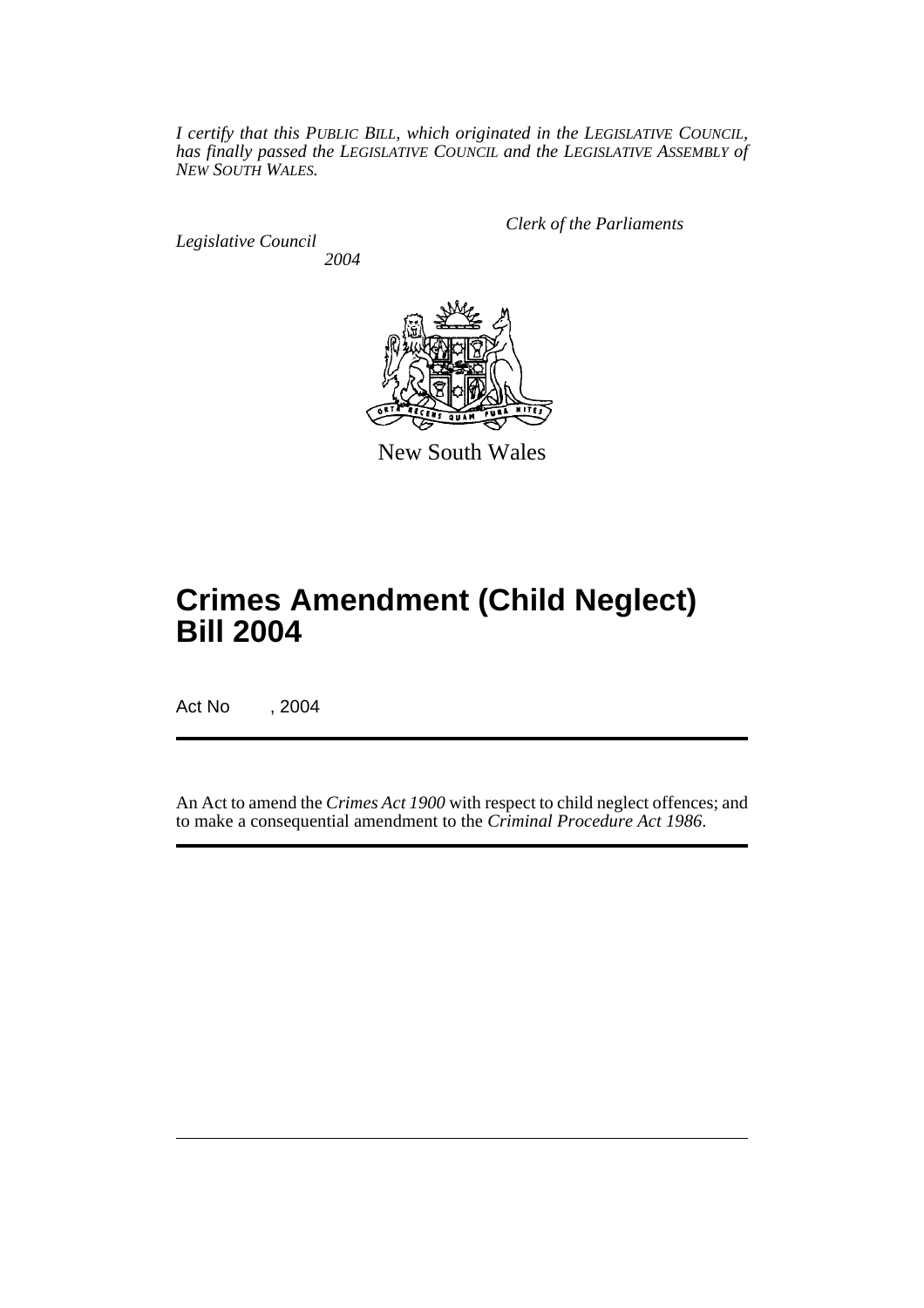## **The Legislature of New South Wales enacts:**

## **1 Name of Act**

This Act is the *Crimes Amendment (Child Neglect) Act 2004*.

### **2 Commencement**

This Act commences on a day to be appointed by proclamation.

## **3 Amendment of Crimes Act 1900 No 40**

The *Crimes Act 1900* is amended as set out in Schedule 1.

## **4 Consequential amendment of Criminal Procedure Act 1986 No 209**

The *Criminal Procedure Act 1986* is amended as set out in Schedule 2.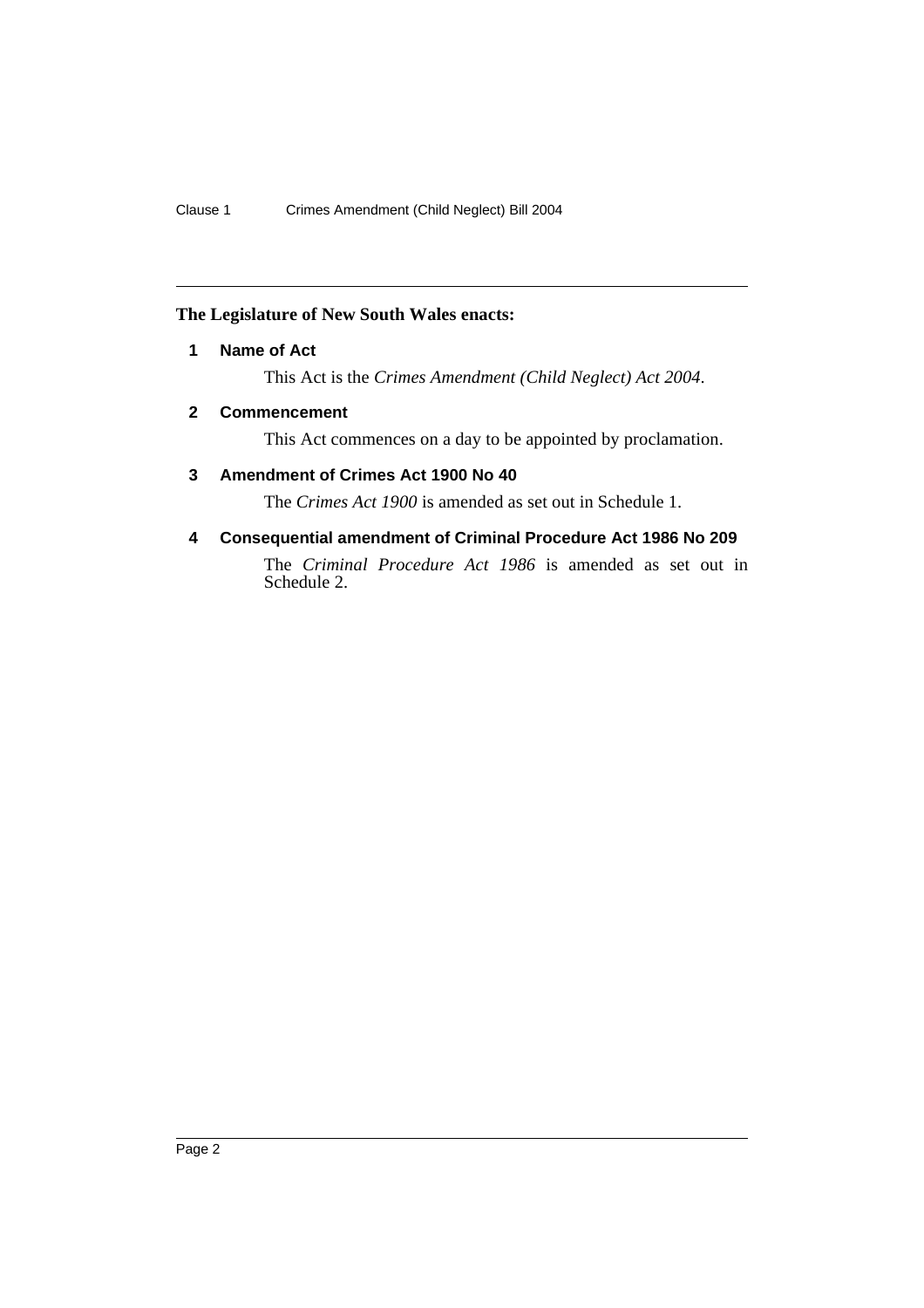Crimes Amendment (Child Neglect) Bill 2004

Amendment of Crimes Act 1900 Schedule 1

# **Schedule 1 Amendment of Crimes Act 1900**

(Section 3)

### **[1] Section 43**

Omit the section. Insert instead:

### **43 Abandoning or exposing a child under 7 years**

A person who, without reasonable excuse, intentionally abandons or exposes a child under 7 years of age is guilty of an offence if it causes a danger of death or of serious injury to the child.

Maximum penalty: Imprisonment for 5 years.

## **[2] Section 43A**

Insert after section 43:

#### **43A Failure of persons with parental responsibility to care for child**

(1) In this section:

*child* means a child under 16 years of age.

*parental responsibility* means the duties, powers, responsibilities and authority in respect of a child that, by law, parents have in relation to their children.

- (2) A person:
	- (a) who has parental responsibility for a child, and
	- (b) who, without reasonable excuse, intentionally or recklessly fails to provide the child with the necessities of life,

is guilty of an offence if the failure causes a danger of death or of serious injury to the child.

Maximum penalty: Imprisonment for 5 years.

### **[3] Section 44 Not providing wife, child or servant with food etc**

Omit ", child, ward" wherever occurring.